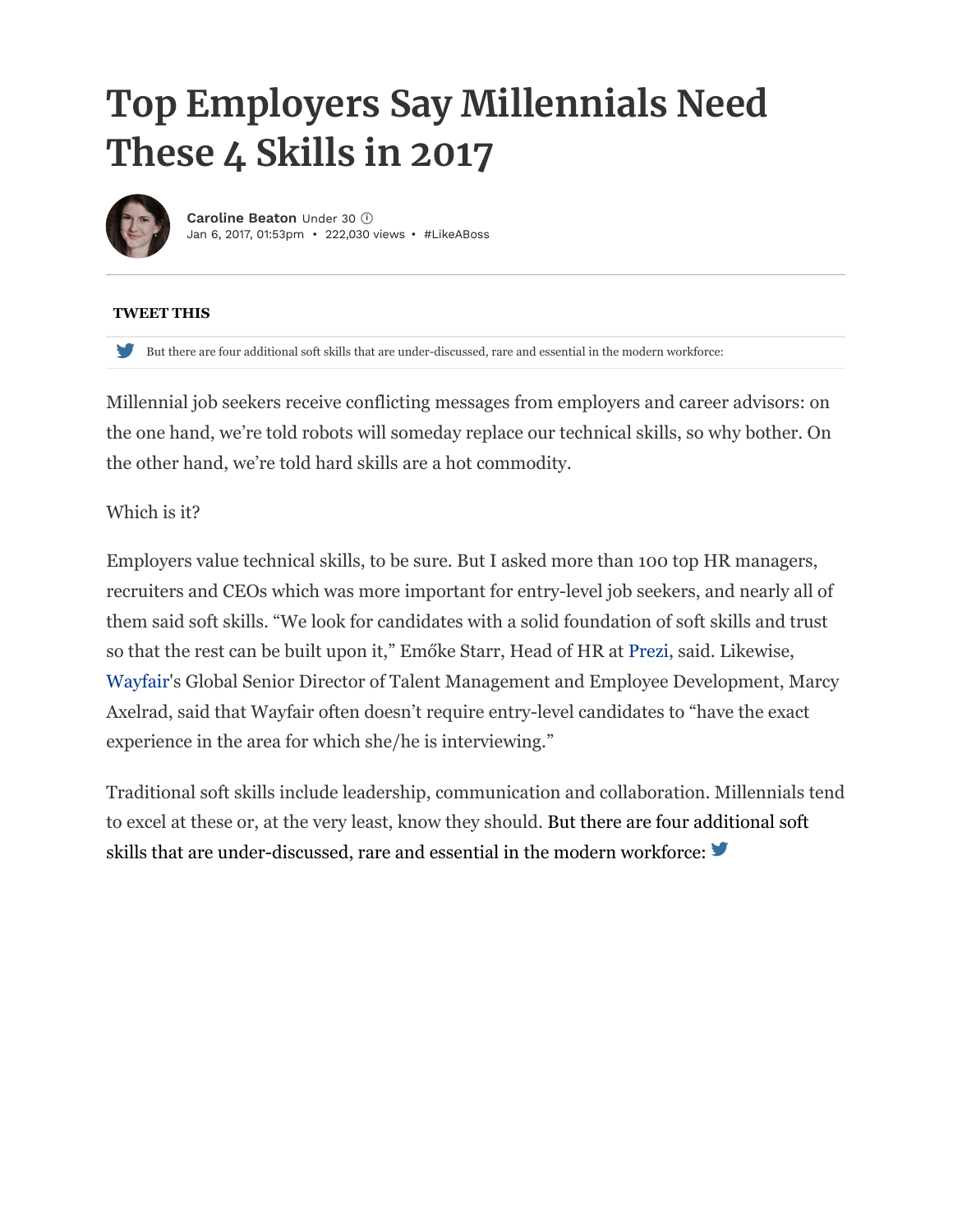

Source: Pexels

#### **1) Attention**

"Focus is the new IQ," says Georgetown computer science professor Cal Newport. Technology has increased automation and decreased our focus, creating a high demand for and short supply of workers capable of concentrating.

Attention is conscientiousness. Jake Rozmaryn, CEO of Eco Branding, told me that his firm sees lots of "careless typing and formatting errors in millennial applicant writing and work samples, cover letters, resumes, etc."

It's also time management and follow-through. Executive Recruiter Carolyn Thompson said she's seen "an increase in people struggling to manage time and prioritize." Lindsey Dole, Vice President of People at Updater, notes that "very few" entry-level candidates have work experience on projects or internships that have allowed them to "own and execute on a deliverable from beginning to end" – a must-have skill in startup environments like Updater's.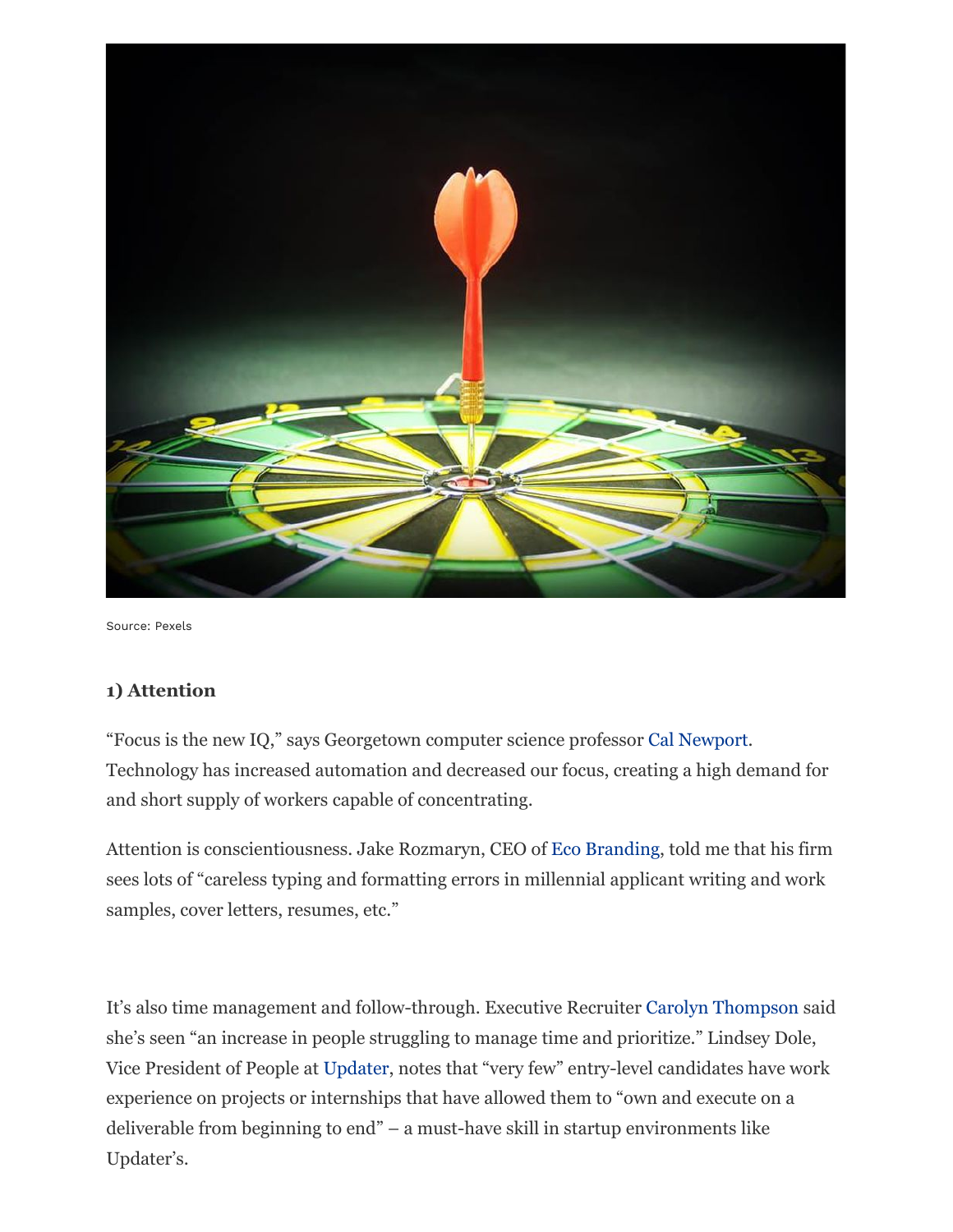The catch-22 for millennials, of course, is they need to show proof of follow-through before employers will give them a chance to exercise follow-through. While most millennials will be in assistant roles throughout and for several years after college, they can develop and showcase attention skills by pursuing side projects. Even if the project is small in scale, demonstrating that "you can own initiatives from beginning to end," as Dole put it, can prepare millennials for larger-scale, company-sponsored projects.

### **2) More than college**

Graduating from college used to be so essential for a promising career that it trumped all other skills. But I believe the economic importance of a college education has finally peaked. With college enrollments higher than they've ever been, bachelor's degrees may now be less important in part because they're less rare. College education isn't the simple recruiting filter it used to be.

Millennials, educators and companies are beginning to see higher education as an inefficient, inadequate and expensive option for some career paths. While universities prepare students well for academia, memorizing, position writing and the sciences, Badger Maps CEO Steve Benson believes that "our education system has effectively failed them in terms of preparing them for careers in business."

For instance, most entry-level business jobs involve a customer-facing component, but few colleges offer classes preparing students for sales, customer support or client relationships. In turn, recent grads who pursue business feel unprepared and out of place, says Benson. "It's almost like we spent 20 years teaching them track and field events and now that they're 'grown up', we toss them in the deep end of a pool and ask them to swim."

This is why curiosity and commitment, not college, will be among the most important skills for millennials in 2017 and beyond. Will Tjernlund, CEO of Goat Consulting, told me that recent college grads do not have the skills he needs, "so I know I must hire someone who is still willing to learn after they graduate college." Five years ago, "it was unimaginable for a top management consulting firm to hire any consultant without a top tier education," Deniz Sasal, founder of The Career Mastery said. "Now, however, that criterion is pushed down the list."

## **3) Agility**

According to Emőke Starr, of Prezi, technology and engineering "change so quickly that by the time one becomes an 'expert' at something, it's time to learn something new." This is why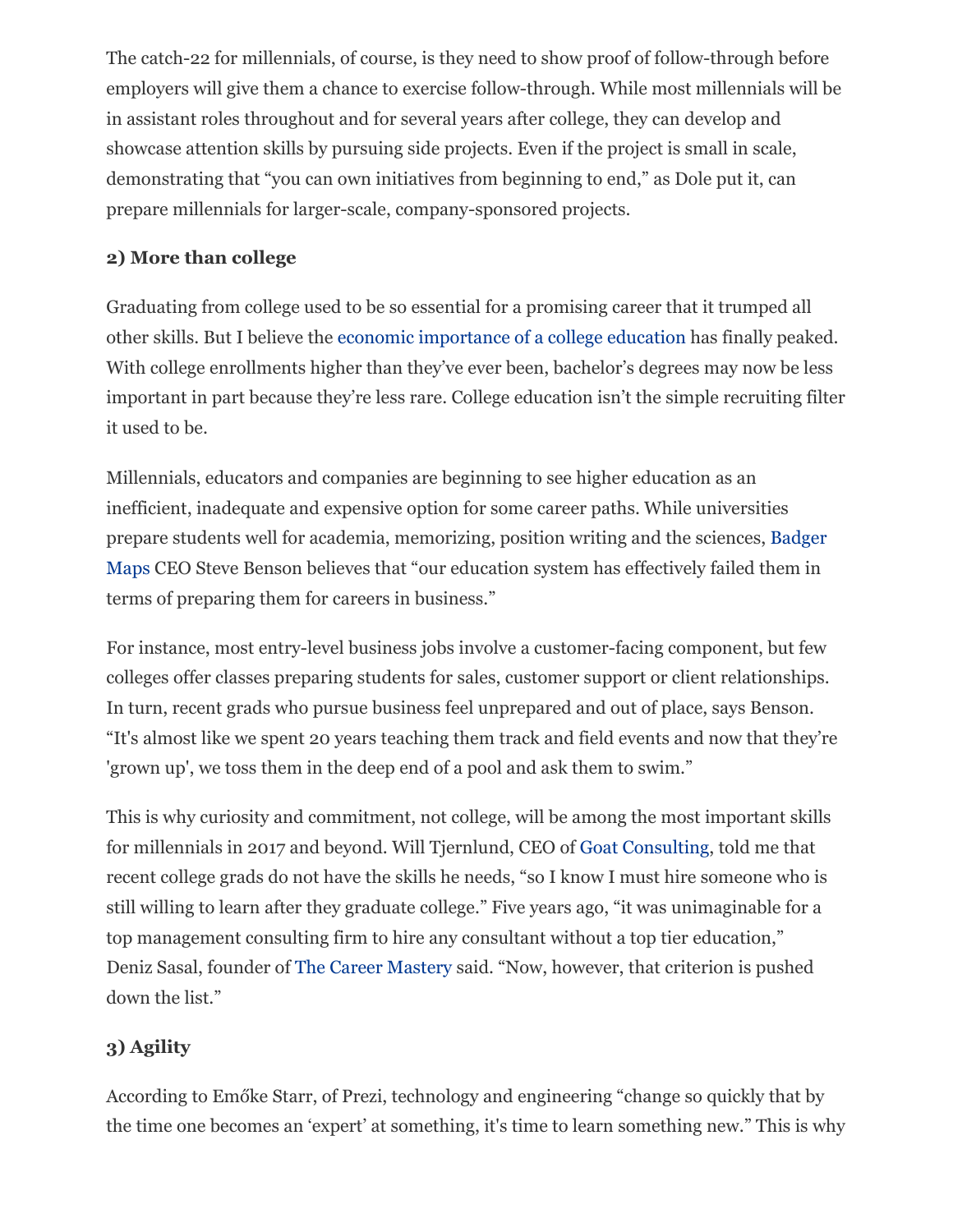Jeff Vijungco, Vice President of Global Talent at Adobe, believes that "having high IQ or hard skills alone isn't sufficient" in today's workplace.

To adapt to the rapidly-changing demands of modern work, millennials need agility. In a phrase, agility is the ability to overcome. Beth Perkins, Talent Acquisition Manger at Delphic Digital, has noticed that millennials often "expect things to go their way" and, if they don't, "move on rather than sticking it out and finding a solution." Indeed, of all skills that millennial job candidates tend to lack, Stephen Twomey, Founder MasterMind DBS, says that inability to overcome setbacks is "the number one issue."

Agility is "not getting stumped at an early stage," says Anna Crowe, CEO of Crowe PR. Instead it's "here's plan B and C to get us where we need to be." Adobe's version of agility is 'athleticism': individuals who demonstrate resourcefulness, goals-driven behavior, team player mentality and relentlessness." For Adobe's Vijungco, agility is not just capability but also **copability**:

Copability is your expertise under pressure. Do you remain calm, work through it, or freak out? In tech, things are always changing – we look for someone who can change directions quickly and effortlessly. "

To develop agility, make grit the theme of your track record. "If you can find grit in their story, such as having been told no or that they're not good enough, that turns into a soft personality trait I'm looking for," said Nick Powills, Founder and CEO of No Limit Agency.

#### **4) Humility**

Not taking yourself too seriously, admitting when you don't know stuff and asking for help when you need it are some of the most advanced skills of all. In the digital age, it's never been so easy to inflate your successes and white-lie your way to and through a job.

David Wachsman of Wachsman PR emailed me about an entry-level applicant botching an interview. When asked what her ideal salary would be, she responded, crossing her arms and leaning back in her chair, "Well, what can **you**do for me?"

Ross Vierra, CEO of Axis Global Enterprises, remembers an engineering student with no work experience who said at the beginning of his first interview, "Sir, I am looking for 160K a year, car allowance, full benefits, a 401K, and I have a month trip coming up to Europe coming up in three months, and would like six weeks off a year."